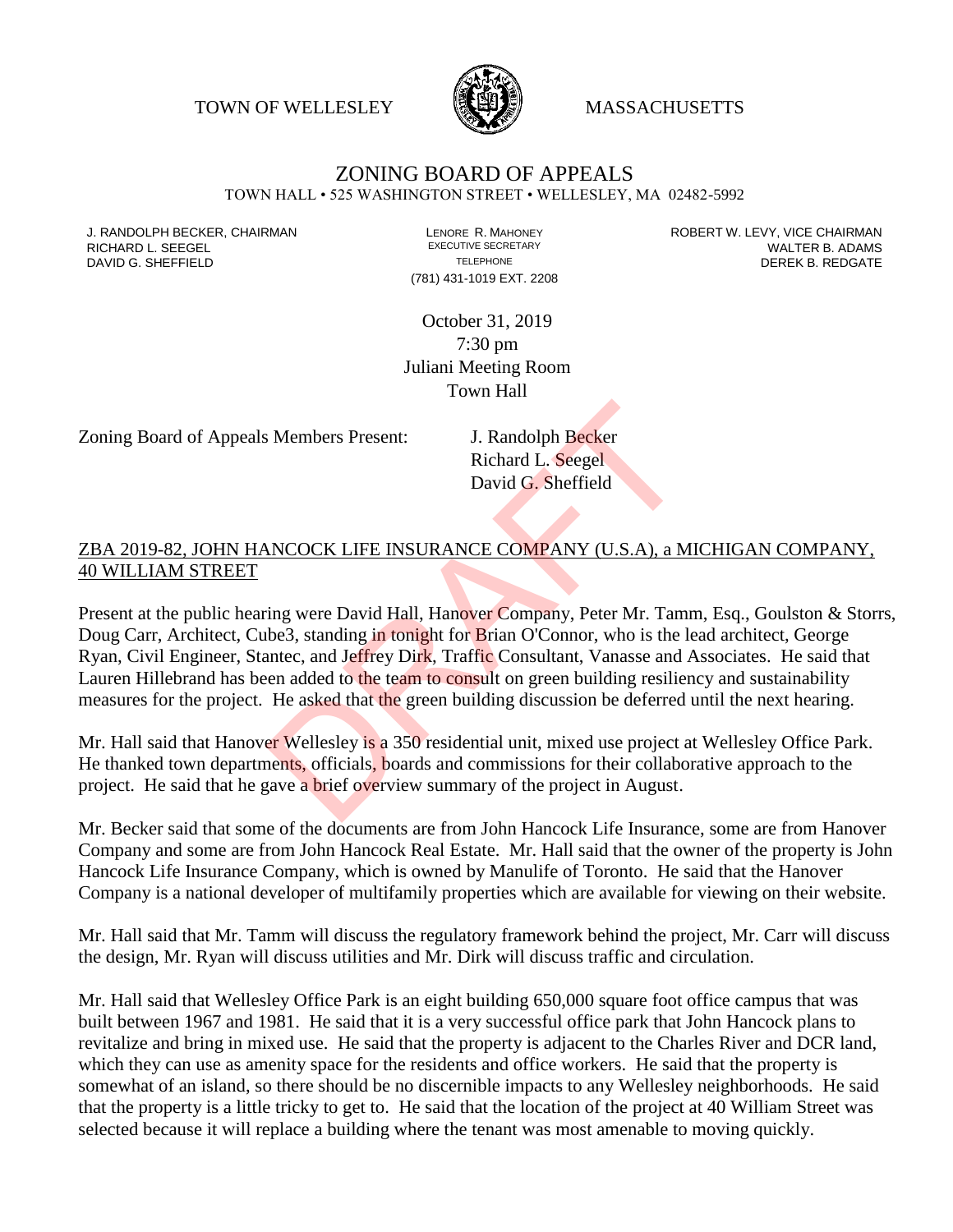Mr. Tamm said that the project has been in the works for over a year, during which time it was reviewed, improved and enhanced. He said that a new overlay district was adopted. He said that the bylaw regulating the new district is new to them and they want to make sure that the filing is complete and meets the standards. He said that they met with the Design Review Board (DRB) last night and the Board should be receiving a comment letter from them.

Mr. Tamm said that this is a standard as of right Site Plan Approval (SPA) under Section 14J of the Zoning Bylaw. He said that the Applicant needs to demonstrate to the Board that all extraordinary adverse potential impacts have been adequately mitigated. He said that the project benefited from considerable review by the town. He said that a requirement was to get approval by DHCD. He said that they provided certification that all sewer, water, and electrical demands have been met or may be upgraded and will not be overburdened by this project. He said that additional residential development could be built in the district.

Mr. Tamm said that they entered into a development agreement with the Board of Selectmen (BOS). He said that the Applicant has an obligation to make certain infrastructure upgrades that are set forth in the development agreement. He said that they will run new water and sewer lines under Route 95 to the Wellesley Gateway project. He said that they will be responsible for a new pump station upgrade. He said that there will be improvements on William Street and some planning for the future. He said that they will submit 25 percent design drawings to further improve traffic infrastructure in the area. He said that smaller commitments were made for communications equipment for public safety. He said that everything was reviewed in the context of overall impacts to the town.

Mr. Becker said that one of the features of the 25 percent design submission for traffic infrastructure is that it does not have to be done until the Certificate of Occupancy (CO). He asked what needs to be included in the SPA with respect to those plans. Mr. Tamm said that the 25 percent design drawings are not associated with the impacts of this project. He said that they are important to address for any future development. He said that they will not build a slip ramp for this project but it was important to show the town that they are going in the right direction because the overlay district could include new hotels, new office space, additional residential and multifamily space. He said that this project involves replacement of an existing office building with a multifamily building, for which the traffic impacts are modest. incentively will be responsible for a new pump<br>ements on William Street and some planning for the future<br>drawings to further improve traffic infrastructure in the to<br>for communications equipment for public safety. He said<br>

Mr. Tamm said that development agreement discussions included energy efficiency, sustainability and resiliency. He said that Ms. Hillebrand will be present at the next public hearing to further discuss those issues.

Mr. Tamm said that there will be site environmental enhancements. He said that the Applicant is currently before the Wetlands Protection Committee (WPC) for a Notice of Intent (NOI). He said that they expect to have the process concluded with a permit this month. He said that the project meets State stormwater standards and impacts within the flood plain are being adequately addressed.

Mr. Carr said that Cube3 built over 10,000 units similar to this project over the last 16 years. He said that this is their sixth building with the Hanover Company. He said that they worked to comply with the design guidelines that Wellesley developed over the last year, which affected the design of the site, the street design, the building architecture and the signage. He said that 40 William Street is an existing office building with parking lots on either side. He said that the new structure will be 350 units, 11 percent studios, 49 percent one bedrooms, 33 percent two bedrooms and 7 percent three bedrooms. He said that 25 percent of the units will be affordable, proportional to those percentages.

Mr. Carr said that the 425,238 square feet project will include 450 square feet of amenity area and 4,000 square feet of retail. He said that the building height will be 68 feet one inch. He said that it will be five stories of wood frame and noncombustible construction six stories. The open parking garage to the right will have 591 parking spaces.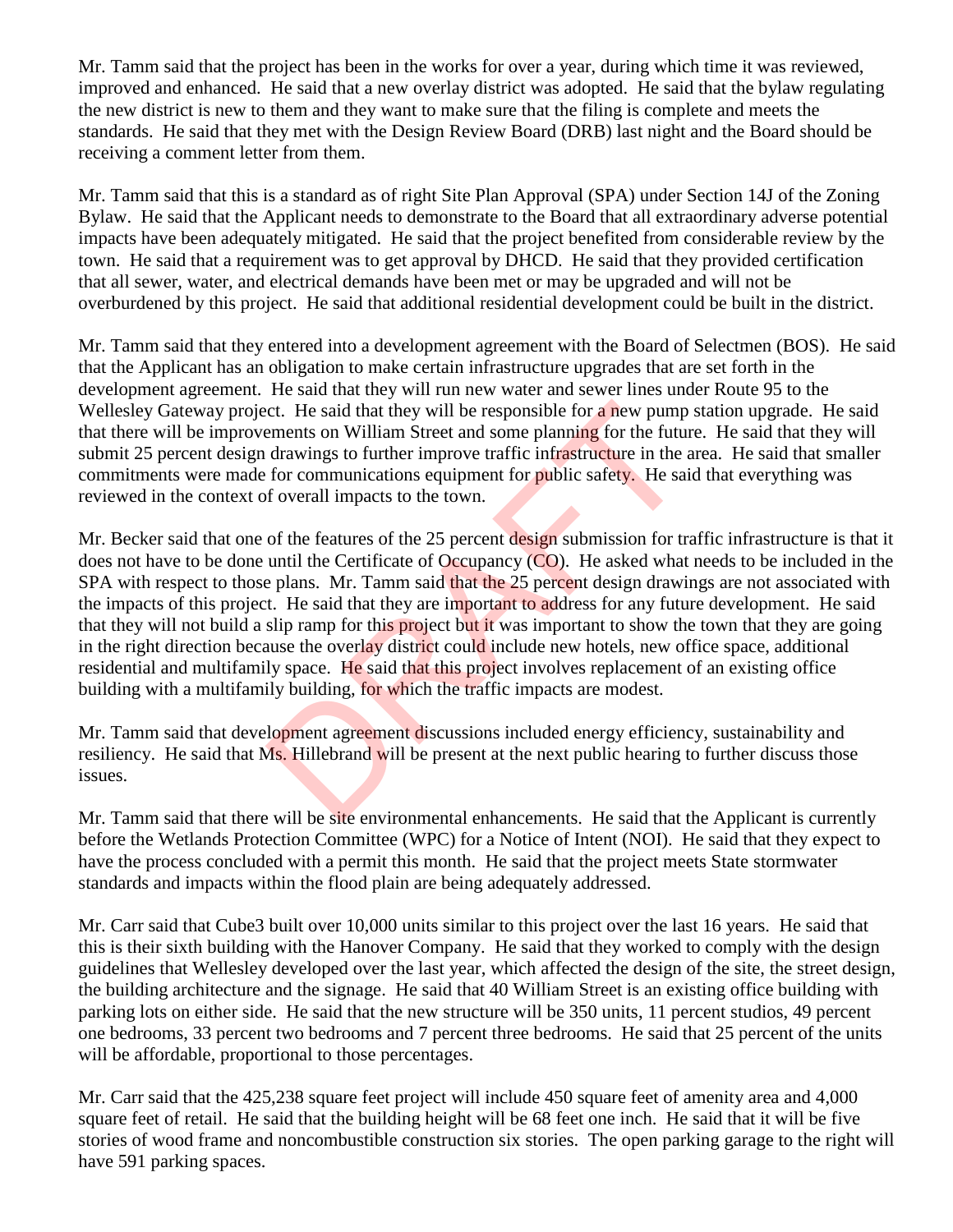Mr. Carr said that a big part of the project was to improve connectivity of the site to the surrounding community to improve walkability, create usable outdoor space and be more pedestrian focused rather than car focused. He displayed diagrams of vehicular circulation around the building and along William Street. He displayed the fire lane and the dog run. He said that pedestrians can circulate around the project. He displayed bike circulation and storage. He said that they set the standards high to separate pedestrians and bikes from vehicular traffic. He displayed connection to current and future potential trails within the office park and beyond it to the larger community. He said that the Hanover Company is working with DCR to improve the connectivity. He discussed potential kayak storage to enhance the recreational component of the project. He said that they heard from the DRB about creating outdoor seating, a continuous green buffer between pedestrian and vehicles, locating retail at a prominent corner, amenity space and entrance space with a lot of glass. He said that the arrival plaza will be a major feature of the building with retail on one side and the leasing office and the entrance on the other side. He said that the public space will have outdoor seating and raised planters.

Mr. Becker asked how the retail space and the arrival plaza will work. Mr. Hall said that they will put up signage for future resident parking at the front. He said that there will be more parking for retail on the left side. He said that retail will be locally oriented, not a destination, for use by office workers and residents.

Mr. Carr discussed the interior courtyard. He said that it will be a lush green space with a mix of trees, bushes, raised planters and hardscape. He displayed proposed exterior lighting that will be LED and dark sky compliant. He described a continuous landscape buffer around the building. He said that they worked with the steep grade change in the building design. He said that they tried to save healthy trees along the street.

Mr. Seegel asked if widening William Street had been considered. He said that there may be guest parking on William Street at night. Mr. Dirk said that they are creating a parking lane. He said that there will be two moving lanes of traffic. He said that they will cut into the curb to create a separate parking lane outside of the traveled way.

Mr. Carr discussed the architecture of the building. He said that they got feedback from DRB to break up the building with various masses, textures and iterations so that it is not one big wall that is broken up into smaller pieces. He said that they will use 10 different materials, including a mix of white panels and fiber cement with strong corner pieces at the top. He said that it is broken up into multiple volumes with the top floor stepped back from the corner. He said that the building goes from five stories in the corner to six stories as you approach the entrance courtyard, which gives depth to the design. He said that there will be deep recessed balconies at the corners where the larger units will be located. He said that there will be some Juliet balconies scattered around and some architectural panels. He said that they worked to meet the design guidelines that were set by the town. He said that the rear of the building facing Route 128 will use the same palette of materials as the front, setback at the top, color and texture. He said that they will discuss signage opportunities there later. He said that the parking garage will have a different language to it but will have a lot of features to keep it aesthetically pleasing. He said that building materials will be durable and low maintenance. It parking at the front. He said that there will be more pa<br>will be locally oriented, not a destination, for use by offic<br>terior courtyard. He said that it will be a lush green space<br>of hardscape. He displayed proposed ext

Mr. Sheffield asked about the change in plane for the panels on the upper elevation. Mr. Carr described an inset design of metal panels.

Mr. Carr discussed height and massing. He said that the mechanicals will be located in the middle of the roof and will not be visible.

Mr. Carr discussed residential amenities.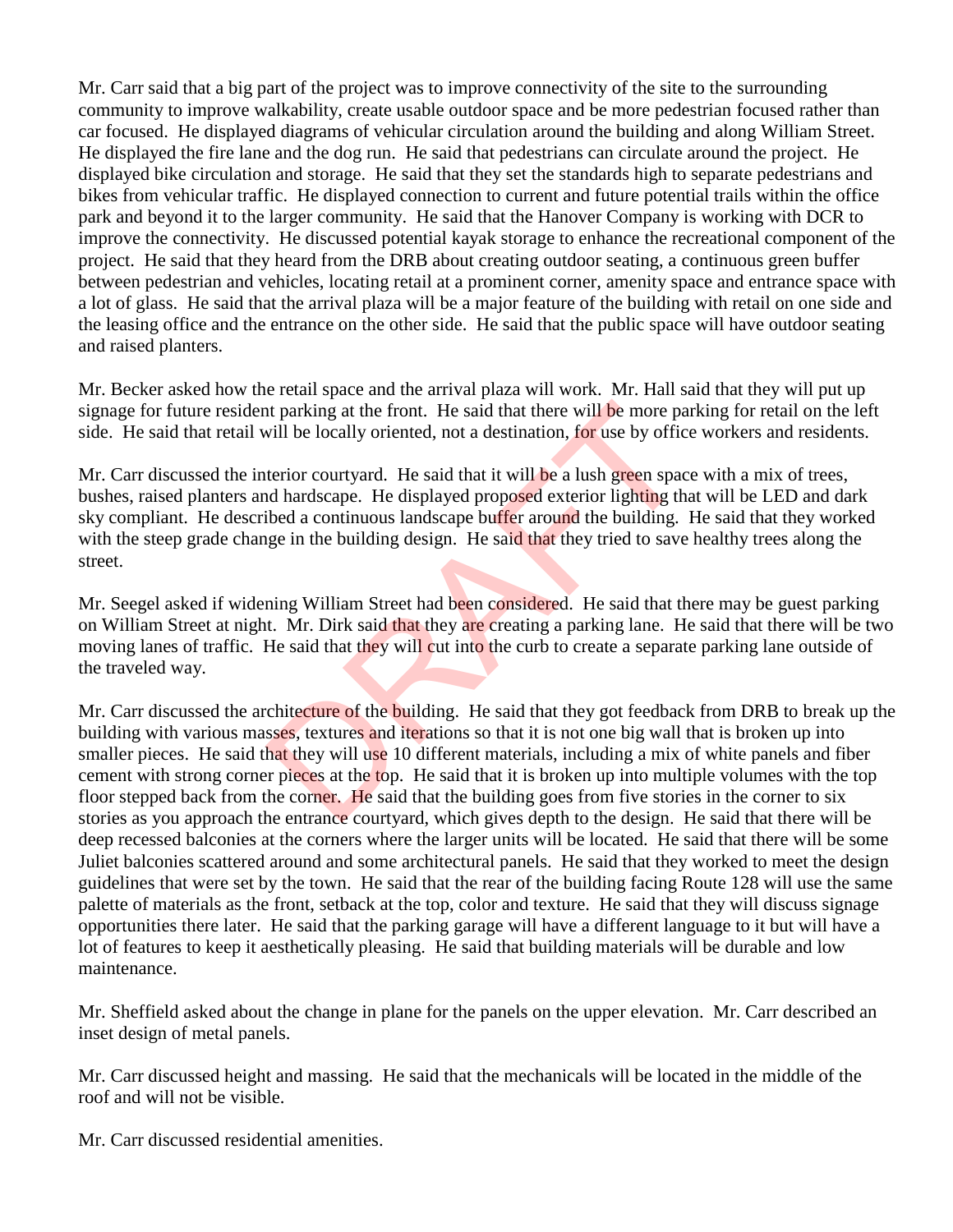Mr. Carr discussed signage at the arrival plaza and on the building facing the highway. He said that signage lighting will be halo. Mr. Tamm said that the signs will meet the specific standards under the bylaw for the overlay district. He said that the Applicant is under obligation to submit a comprehensive signage package that contemplates existing and any future signage.

Mr. Seegel asked if any analysis of the parking needed for Building 20 had been done. Mr. Hall said that it had been and they can provide the data. He said that there will be 591 garage spaces shared with office space, for 525 spaces or 1.5 spaces per unit. He said that during peak demand hours there will be sufficient parking. Mr. Becker said that because this is the largest building reviewed by ZBA, it is important to see how the real world applies to the numbers in the ULI and ITE data for traffic generation and parking demand.

Mr. Sheffield asked for further description of the amenity space. Mr. Hall said that they anticipate lunch and coffee service and a small convenience store so that residents do not have to leave the park. He discussed amenities for a fitness center and demonstration kitchen with a dining room, a business center, conference rooms, dog wash, biking, pool, barbecue pits and game tables.

Mr. Seegel asked about storage. Mr. Hall said that there will be 40 to 50 spaces scattered around the building.

Mr. Sheffield asked about opportunities for jogging trails. Mr. Hall said that there is an existing trail network. He discussed potential for kayak storage and a kayak launch. He said that they will speak to DCR about a tot lot.

Mr. Ryan discussed utilities. He said that it is a completely developed, impervious area with some landscaped islands. He said that in addition to the Charles River, there is a manmade pond across from William Street with an associated buffer area. He said that the site and the office park drain to the Charles River. He said that the property is located in an existing flood zone for which FEMA has done a study. He discussed proposed compensatory flood storage as a result of the building impact in that area. He said that existing drainage outfalls in the pond will continue to be used. He said that there will be several improvements to the stormwater management systems for infiltration and water quality. He said that there will be a significant decrease in surface parking area. He said that they are proposing a subsurface system for flood storage in the arrival plaza area. He said that it is a shallow floodplain. He said that the buffer zone, the connection to the Charles River and the flood zone are jurisdictional areas that are being reviewed under the NOI. torage. Mr. Hall said that there will be 40 to 50 spaces so<br>to topportunities for jogging trails. Mr. Hall said that there<br>otential for kayak storage and a kayak launch. He said th<br>ies. He said that it is a completely deve

Mr. Ryan said that they did an evaluation of the infrastructure serving the site in collaboration with the Department of Public Works (DPW). He said that questions came up about the pump station and utilities crossing Route 95. He said that introducing a residential use incrementally increased demand for water and sewer, so the Applicant has agreed to replace the lines. He said that the sanitary line runs down William Street and heads towards the rear of 80 William Street, where the pump station is located and is pumped across Route 9 to connect to the town's gravity feed system. He said that the water system follows a similar pattern with the exception of the existing infrastructure in Route 9 which creates a loop. He said that because of the age of the infrastructure, they decided that the best course of action would be to install a redundant water line crossing Route 95. He said that they will install a new six inch sewer line and a new pump station. He said that the existing pump station will be decommissioned, the water line will be replaced and the existing one will be left there. He said that there will be two pumps, one station and three water lines.

Mr. Becker said that the Stormwater Report talked about porous pavement. Mr. Ryan said that it will be located on the north side of the building as pervious pavers along the tree strip.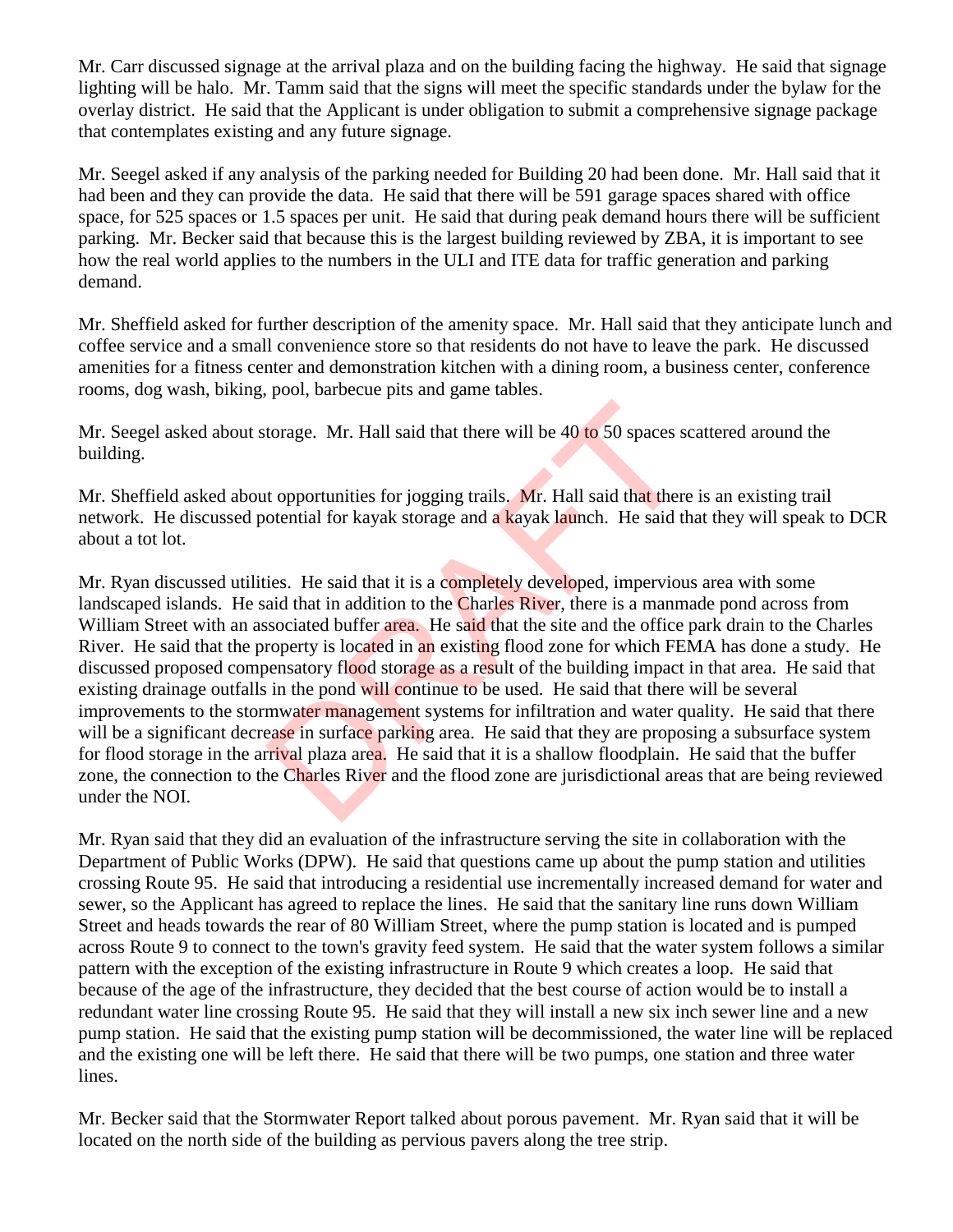Mr. Becker asked about the bio infiltration system. Mr. Ryan said that it will be for treatment rather than storage.

Mr. Dirk discussed the traffic study. He said that it was prepared in accordance with MassDOT standards as well as the town's PSI standards. He said that they looked at traffic volumes, pedestrian and bicycle safety, public transportation in the area, existing and added demands from the increased residential use. He said that they looked at ways that they may be able to enhance those services. He said that the overall findings of the study are that this project will not result in significant motorist delays or vehicle queuing. He said that the existing office building is not currently fully occupied but that use at full occupancy will be removed from the site, creating a difference in traffic volume and directionality. He said that changes to the interchange has created some capacity and traffic flows better. He said that accessing the site from Route 9 from the interchange is difficult, with most of the traffic having to do a U turn maneuver. He said that traffic management will be important to keep things moving and make it safer. He said that safety data was from 2017 and pre-dates the new interchange. He said that the number of crashes has gone down. He said that they looked at the lines of sight and found that traffic exceeds the speed limit in the area, so they adjusted for that in the study. He displayed a Google Earth image of the interchange. He described the study area. He said that there will be about 17 new morning trips and 53 in the evening, mostly onto Route 95.

Mr. Seegel said that it can difficult to exit the park because of traffic coming downhill on Route 9 moving fast. Mr. Dirk said that currently there is a detail officer and they are not proposing to change that. He said that cruiser lights help to slow traffic down. He said that they discussed introducing signalization to create gaps in traffic to allow people to get out of the office park. He said that there was some hesitancy from the town and MassDOT for signalization but that issue can be revisited. He discussed allowing a left turn into the office park.

Mr. Dirk discussed pedestrian connectivity. He said that with the recent reconstruction of the interchange, MassDOT created a continuous sidewalk along the north side of Route 9 but it is not conducive to pedestrian activity because there are 40,000 to 50,000 vehicles a day on the roadway. He said that the important thing here is connection from William Street to Quinobequin Road. He said that the trees have overgrown the sidewalk on the frontage road, so it is not currently full width. He said that they are looking at cutting the brush back to get the connection to existing and future trail systems on the Newton side and allow access for pedestrians from Newton to get to the site to use some of the amenities and access the trails on the Wellesley side. He said that there is a crosswalk at William Street that they would like to improve. He said that there are crosswalks under signal control that have been committed to as part of the project. but 17 new morning trips and 53 in the evening, mostly of the difficult to exit the park because of traffic coming down urrently there is a detail officer and they are not proposite slow traffic down. He said that they dis

Mr. Dirk said that they included Saturday numbers in the traffic study. He said that Saturday and weekday traffic volumes are consistent at about 40,000 vehicles. He said that the frontage road gets about 7,500 vehicles on a weekday and 3,700 on a weekend. He said that William Street traffic volumes are nonexistent on Saturday. He said that the volumes were measured in October of 2018, when there was 150,000 square feet of unoccupied space. He described the process for calculating data for the traffic study. He said that they also accounted for the 350 units and looked at the net differences. He said that the estimate is for 17 vehicle trips during the morning peak hours and 53 vehicle trips during the evening peak hours. He discussed the trip distribution patterns and levels of service at the intersections. He said that a slip ramp should improve the way that traffic functions but there will still be problems getting onto Route 9. He said that some sort of traffic control is needed there. He discussed sightlines, signs and pavement markings, stop control, police details and clearing vegetation. He discussed shuttle services to Riverside Station and possible expansion of the service. He discussed bicycle amenities and transportation displays in the lobby areas, parking for zip cars or car sharing services.

Mr. Seegel asked about police details in the morning. Mr. Dirk said that they would not be using them then because cars are going onto the site.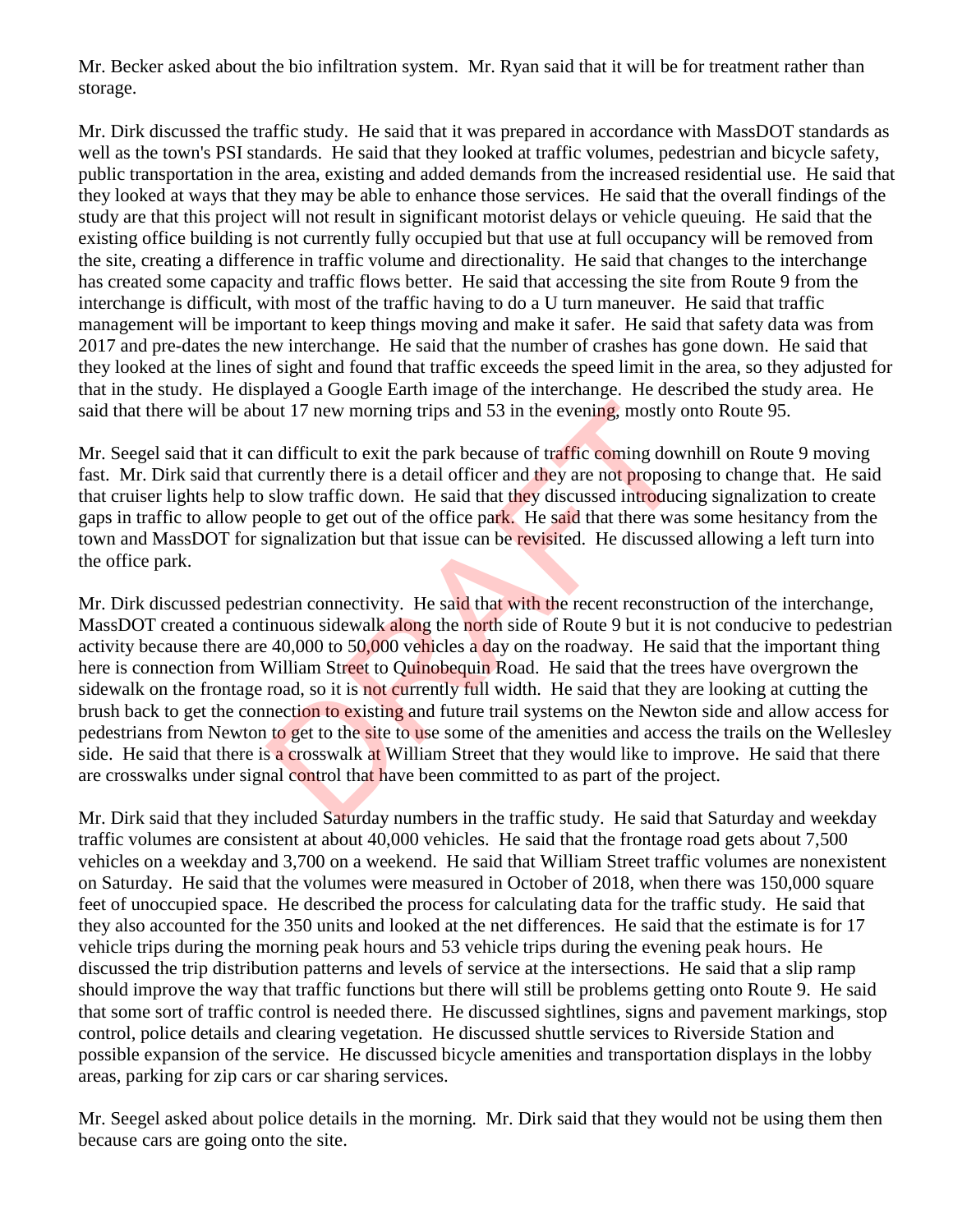Mr. Becker discussed two projects at Cedar Street and Route 9 that involved MassDOT – Mr. Tamm said that they have been working with MassDOT. He said that the owners of the office park are looking to protect their investment and will continue to work with MassDOT and the town to ensure viability for existing tenants and for future projects.

Mr. Dirk discussed vehicle circulation, accesses, delivery at the back and loading area access to the elevator. He discussed fire truck, pedestrian and bicycle circulation.

Mr. Becker asked about documentation of the 600 residents permitted, hotel and other uses. He said that there was no treatment of potential uses. Mr. Tamm said that the town adopted a mixed use overlay district. He said that they needed to demonstrate to the boards and staff that the mix of use within the park could be supported with infrastructure that can be practically implemented

Mr. Becker said that the traffic report should say something about the stuff that is in the development agreement. Mr. Tamm said that the traffic assessment reflects the commitments to plan for the slip ramp. He said that they can put together a supplement that describes the district, touches on the uses and the constraints. He said that a future project will be a use and impact driven. He said that plans for the slip ramp are for the future.

Mr. Tamm said that the Applicant would like to discuss energy savings and sustainability at the next hearing. He said that they will follow up with some supplements for the elevation drawings since they have the benefit of input from the DRB. He said that although the time has passed for other boards to comment, the Applicant can be solicitous of those boards. He said that they expect to finalize the permit for stormwater management in the next two weeks. a future project will be a use and impact driven. He said<br>Applicant would like to discuss energy savings and sustai<br>low up with some supplements for the elevation drawing:<br>DRB. He said that although the time has passed for

Mr. Seegel confirmed that there was no correspondence from the DPW. Mr. Tamm said that DPW was authorized by the WPC to review stormwater.

Mr. Becker said that as the Board gets an understanding of the physical facilities, its view will shift to how they are used, getting people in and out, mail delivery, fire trucks and use of things. He said that there will be a lot of impacts during construction. He said that the Construction Management Plan (CMP) will need to be coordinated with the Building Inspector. Mr. Tamm said that they can have the CMP ready for the next meeting. He said that they have had four meetings with town departments.

Mr. Seegel said that an important part of the CMP will be the number of construction vehicles, and impacts on traffic and employee parking.

Mr. Tamm discussed the timeline for project approval. The Board discussed continuing the public hearing to Thursday, November 21, 2019.

The Board discussed peer reviews. Mr. Seegel said that there is no need for most of them. He said that a short letter from BETA would be sufficient. He said that DPW has to be involved in stormwater management.

Mr. Tamm said that the intent under the 40R bylaw was to be as collaborative as they could be. He said that they shared the development agreement and municipal certification early, as well as early traffic assessment that Mr. Dirk prepared and BETA reviewed at the time and was reviewed extensively by the town. He said that the municipal certification is supported by the Stantec infrastructure assessment.

Move Mr. Seegel moved, Mr. Sheffield seconded the motion, and the Board voted unanimously to continue the hearing to November 21, 2019.